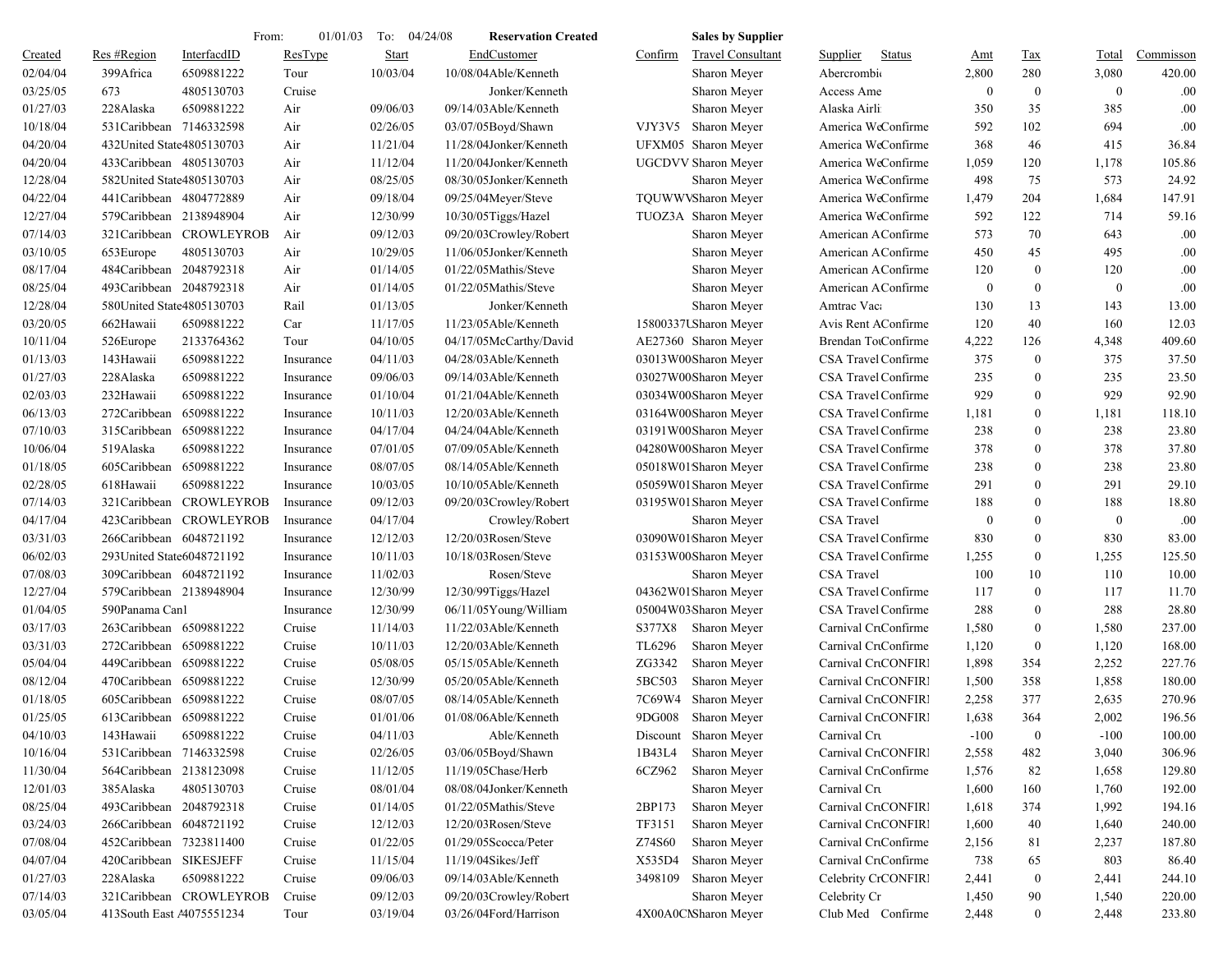| <b>Created</b> | Res #Region               | InterfacdID             | ResType  | <b>Start</b> | EndCustomer              | <b>Travel Consultant</b><br>Confirm | <b>Status</b><br>Supplier | <u>Amt</u> | $\frac{\text{Tax}}{\text{Lax}}$ | Total | Commisson |
|----------------|---------------------------|-------------------------|----------|--------------|--------------------------|-------------------------------------|---------------------------|------------|---------------------------------|-------|-----------|
| 03/05/04       | 414Europe                 | 7149607731              | Tour     | 03/19/04     | 03/26/04Dechter/Brad     | W0C1B07(Sharon Meyer                | Continental Confirme      | 3,850      | $\boldsymbol{0}$                | 3,850 | 45.50     |
| 08/12/04       | 463Caribbean              | 4805130703              | Tour     | 11/26/04     | 12/04/04Jonker/Kenneth   | 2G2P0070 Sharon Meyer               | Continental Confirme      | 2,619      | $\boldsymbol{0}$                | 2,619 | 22.00     |
| 08/12/04       | 467Europe                 | 4805130703              | Tour     | 11/26/04     | 12/04/04Jonker/Kenneth   | 2G2P0070 Sharon Meyer               | Continental Confirme      | 2,619      | $\boldsymbol{0}$                | 2,619 | 22.00     |
| 09/04/03       | 350                       |                         | Srvc Fee |              | Young/William            | Cheryll Lesser                      | Cruise Plann              | 30         | $\boldsymbol{0}$                | 30    | 30.00     |
| 06/23/03       | 275Canada                 | 6509881222              | Srvc Fee | 12/30/99     | Able/Kenneth             | Sharon Meyer                        | Cruise Plann              | 30         | $\boldsymbol{0}$                | 30    | 30.00     |
| 10/07/03       | 331Caribbean 6509881222   |                         | Srvc Fee | 06/12/04     | Able/Kenneth             | Sharon Meyer                        | Cruise Plann              | 30         | $\mathbf{0}$                    | 30    | 30.00     |
| 11/04/04       | 405Mexico                 | 6509881222              | Srvc Fee | 05/17/04     | Able/Kenneth             | Sharon Meyer                        | Cruise Plann              | 30         | $\boldsymbol{0}$                | 30    | 30.00     |
| 08/12/04       | 470Caribbean              | 6509881222              | Srvc Fee | 12/30/99     | Able/Kenneth             | Sharon Meyer                        | Cruise Plann              | 30         | $\boldsymbol{0}$                | 30    | 30.00     |
| 07/14/03       |                           | 321Caribbean CROWLEYROB | Srvc Fee | 09/12/03     | Crowley/Robert           | Sharon Meyer                        | Cruise Plann              | 30         | $\boldsymbol{0}$                | 30    | 30.00     |
| 03/10/05       | 653Europe                 | 4805130703              | Srvc Fee | 10/29/05     | Jonker/Kenneth           | Sharon Meyer                        | Cruise Plann              | 30         | $\boldsymbol{0}$                | 30    | 30.00     |
| 11/29/04       | 562Hawaii                 | 2137213987              | Srvc Fee | 06/01/05     | McGrath/Mike             | Sharon Meyer                        | Cruise Plann              | 30         | $\boldsymbol{0}$                | 30    | 30.00     |
| 10/29/04       | 539Caribbean 6509881222   |                         | Cruise   | 01/29/05     | Able/Kenneth             | Sharon Meyer                        | Crystal Crui              | 5,000      | 65                              | 5,065 | 700.00    |
| 08/06/04       | 459Europe                 | 4805130703              | Cruise   | 04/25/05     | 05/04/05Jonker/Kenneth   | 10714709 Sharon Meyer               | Crystal CruiConfirme      | 8,100      | $\boldsymbol{0}$                | 8,100 | 1,138.80  |
| 08/12/04       | 470Caribbean 6509881222   |                         | Air      | 12/30/99     | 05/21/05Able/Kenneth     | Sharon Meyer                        | Delta Air LiConfirme      | 1,548      | $\boldsymbol{0}$                | 1,548 | .00       |
| 04/22/04       | 441Caribbean 4804772889   |                         | Cruise   | 09/18/04     | 09/25/04Meyer/Steve      | 22001318 Sharon Meyer               | Disney CruiConfirme       | 5,295      | 254                             | 5,549 | 736.00    |
| 07/08/03       | 310Caribbean 6509881222   |                         | Tour     | 10/05/03     | 10/12/03Able/Kenneth     | BK19B0FVSharon Meyer                | Funjet VacatConfirme      | 626        | $\boldsymbol{0}$                | 626   | 57.08     |
| 02/05/04       | 393Europe                 | 6509881222              | Tour     | 03/03/04     | 06/08/04Able/Kenneth     | G8H81002 Sharon Meyer               | Funjet VacatConfirme      | 4,033      | $\boldsymbol{0}$                | 4,033 | 379.24    |
| 02/23/04       | 405Mexico                 | 6509881222              | Tour     | 05/17/04     | 05/24/04Able/Kenneth     | L28M1002Sharon Meyer                | Funjet VacatConfirme      | 4,133      | $\boldsymbol{0}$                | 4,133 | 435.82    |
| 10/26/04       | 539Caribbean 6509881222   |                         | Tour     | 01/29/05     | 02/05/05Able/Kenneth     | H8Q8D0FJSharon Meyer                | Funjet VacatConfirme      | 1,355      | $\boldsymbol{0}$                | 1,355 | 104.80    |
| 12/14/03       | 392Caribbean 4156778900   |                         | Tour     | 03/21/04     | 03/28/04Johnson/Greg     | 8FA14002 Sharon Meyer               | Funjet VacatConfirme      | 4,039      | $\boldsymbol{0}$                | 4,039 | 319.00    |
| 04/17/04       | 429Caribbean 4156778900   |                         | Tour     | 11/01/04     | $11/06/04$ Johnson/Greg  | 5BQ34002 Sharon Meyer               | Funjet VacatConfirme      | 3,127      | $\boldsymbol{0}$                | 3,127 | 323.18    |
| 10/15/04       | 528Mexico                 | <b>MATTHEWSHA</b>       | Tour     | 12/08/04     | 12/15/04Matthews/Hanna   | 7L3630FJ Sharon Meyer               | Funjet VacatConfirme      | 1,285      | $\boldsymbol{0}$                | 1,285 | 102.80    |
| 12/22/04       |                           | 573Caribbean PAUWELSCEL | Tour     | 07/11/05     | 07/18/05Pauwels/Celeste  | 9AA84002Sharon Meyer                | Funjet VacatConfirme      | 3,929      | $\boldsymbol{0}$                | 3,929 | 415.58    |
| 07/08/03       | 309Caribbean 6048721192   |                         | Tour     | 11/02/03     | 11/09/03Rosen/Steve      | H60NC002Sharon Meyer                | Funjet VacatConfirme      | 3,732      | $\boldsymbol{0}$                | 3,732 | 353.80    |
| 03/02/04       |                           | 409Caribbean SAMPSONDOR | Tour     | 10/01/04     | 10/08/04Sampson/Dorothy  | 5WN24002Sharon Meyer                | Funjet VacatConfirme      | 2,899      | $\boldsymbol{0}$                | 2,899 | 310.59    |
| 04/04/03       | 276Las Vegas 2137321832   |                         | Tour     | 04/25/03     | 04/28/03Young/Patrick    | BR85C002Sharon Meyer                | Funjet VacatConfirme      | 760        | $\boldsymbol{0}$                | 760   | 63.55     |
| 04/03/03       | 275Canada                 | 6509881222              | Tour     | 12/30/99     | 09/08/03Able/Kenneth     | 517374856Sharon Meyer               | GOGO Worl                 | 1,920      | $\boldsymbol{0}$                | 1,920 | 175.73    |
| 06/02/03       | 292United State6509881222 |                         | Cruise   | 07/07/03     | 07/10/03Able/Kenneth     | Sharon Meyer                        | GOGO Wor                  | 565        | 57                              | 622   | 56.50     |
| 10/29/04       | 541 Caribbean 6509881222  |                         | Tour     | 06/01/05     | 06/04/05Able/Kenneth     | 519299834Sharon Meyer               | GOGO Wor                  | 2,428      | $\boldsymbol{0}$                | 2,428 | 315.52    |
| 04/10/03       | 282United State7146332598 |                         | Tour     | 12/30/99     | 07/08/03Boyd/Shawn       | 517449877Sharon Meyer               | GOGO WorConfirme          | 2,136      | $\mathbf{0}$                    | 2,136 | 168.60    |
| 03/07/03       |                           | 255Caribbean KAZAMEKTOM | Tour     | 04/11/03     | 04/18/03Kazamek/Tom      | 517019636Sharon Meyer               | GOGO Wor                  | 2,041      | $\bf{0}$                        | 2,041 | 184.80    |
| 06/20/03       |                           | 303Caribbean KAZAMEKTOM | Tour     | 12/30/99     | 11/04/03Kazamek/Tom      | 518016244Sharon Meyer               | GOGO Wor                  | 3,173      | $\boldsymbol{0}$                | 3,173 | 301.60    |
| 06/02/03       | 293United State6048721192 |                         | Tour     | 10/11/03     | 10/15/03Rosen/Steve      | Sharon Meyer                        | GOGO Wor                  | 540        | 54                              | 594   | 54.00     |
| 12/28/04       | 580United State4805130703 |                         | Car      | 01/13/05     | 01/15/05Jonker/Kenneth   | Sharon Meyer                        | Hertz Rent Confirme       | 55         | 6                               | 61    | 6.60      |
| 12/27/04       | 578Europe                 | THRASHERMA              | Cruise   | 07/20/05     | 07/30/05Thrasher/Matthew | 6107356 Sharon Meyer                | Holland AmConfirme        | 5,129      | 169                             | 5,298 | 472.88    |
| 12/28/04       | 580United State4805130703 |                         | Hotel    | 01/13/05     | 01/16/05Jonker/Kenneth   | Sharon Meyer                        | Hyatt Centra              | 215        | 22                              | 237   | 21.50     |
| 03/28/03       | 263Caribbean 6509881222   |                         | Hotel    | 11/14/03     | 11/14/03Able/Kenneth     | A123F678 Sharon Meyer               | Hyatt RegenConfirme       | 119        | 12                              | 131   | 11.90     |
| 10/28/03       | 371Caribbean 6509881222   |                         | Hotel    | 01/05/04     | 01/09/04Able/Kenneth     | 08013193 Sharon Meyer               | Mlt VacatiorCONFIRI       | 132        | $\boldsymbol{0}$                | 132   | 13.20     |
| 02/03/03       | 232Hawaii                 | 6509881222              | Cruise   | 01/10/04     | 01/18/04Able/Kenneth     | 2188116 Sharon Meyer                | Norwegian (CONFIRI        | 3,267      | $\boldsymbol{0}$                | 3,267 | 479.06    |
| 02/01/05       | 618Hawaii                 | 6509881222              | Tour     | 10/03/05     | 10/10/05Able/Kenneth     | 17751648 Sharon Meyer               | Pleasant HolConfirme      | 3,649      | $\boldsymbol{0}$                | 3,649 | 364.90    |
| 03/17/05       | 662Hawaii                 | 6509881222              | Tour     | 11/17/05     | 11/24/05Able/Kenneth     | 17900530 Sharon Meyer               | Pleasant HolConfirme      | 3,189      | $\boldsymbol{0}$                | 3,189 | 414.57    |
| 03/03/05       | 640Hawaii                 | 7146332598              | Tour     | 11/07/05     | 11/15/05Boyd/Shawn       | 17853152 Sharon Meyer               | Pleasant HolConfirme      | 3,685      | $\boldsymbol{0}$                | 3,685 | .00       |
| 03/03/05       | 641Hawaii                 | 7146332598              | Tour     | 11/07/05     | 11/15/05Boyd/Shawn       | 17853152 Sharon Meyer               | Pleasant HolConfirme      | 3,685      | $\boldsymbol{0}$                | 3,685 | .00       |
| 02/02/05       | 621Hawaii                 | 7149607731              | Tour     | 10/03/05     | 10/10/05Dechter/Brad     | 17756032 Sharon Meyer               | Pleasant HolConfirme      | 2,707      | $\boldsymbol{0}$                | 2,707 | 270.70    |
| 11/29/04       | 569Hawaii                 | 2048792318              | Tour     | 06/01/05     | 06/08/05Mathis/Steve     | 17581569 Sharon Meyer               | Pleasant HolQuoted        | 2,539      | $\boldsymbol{0}$                | 2,539 | 279.29    |
| 11/29/04       | 566Hawaii                 | 2133764362              | Tour     | 06/01/05     | 06/08/05McCarthy/David   | 17581569 Sharon Meyer               | Pleasant HolQuoted        | 2,539      | 0                               | 2,539 | 253.90    |
| 11/29/04       | 562Hawaii                 | 2137213987              | Tour     | 06/01/05     | 06/08/05McGrath/Mike     | 17581569 Sharon Meyer               | Pleasant HolQuoted        | 2,539      | $\boldsymbol{0}$                | 2,539 | 253.90    |
| 11/29/04       | 567Hawaii                 | <b>ROONMAMY</b>         | Tour     | 06/01/05     | 06/08/05Roonm/Amy        | 17581569 Sharon Meyer               | Pleasant HolQuoted        | 2,539      | $\boldsymbol{0}$                | 2,539 | .00.      |